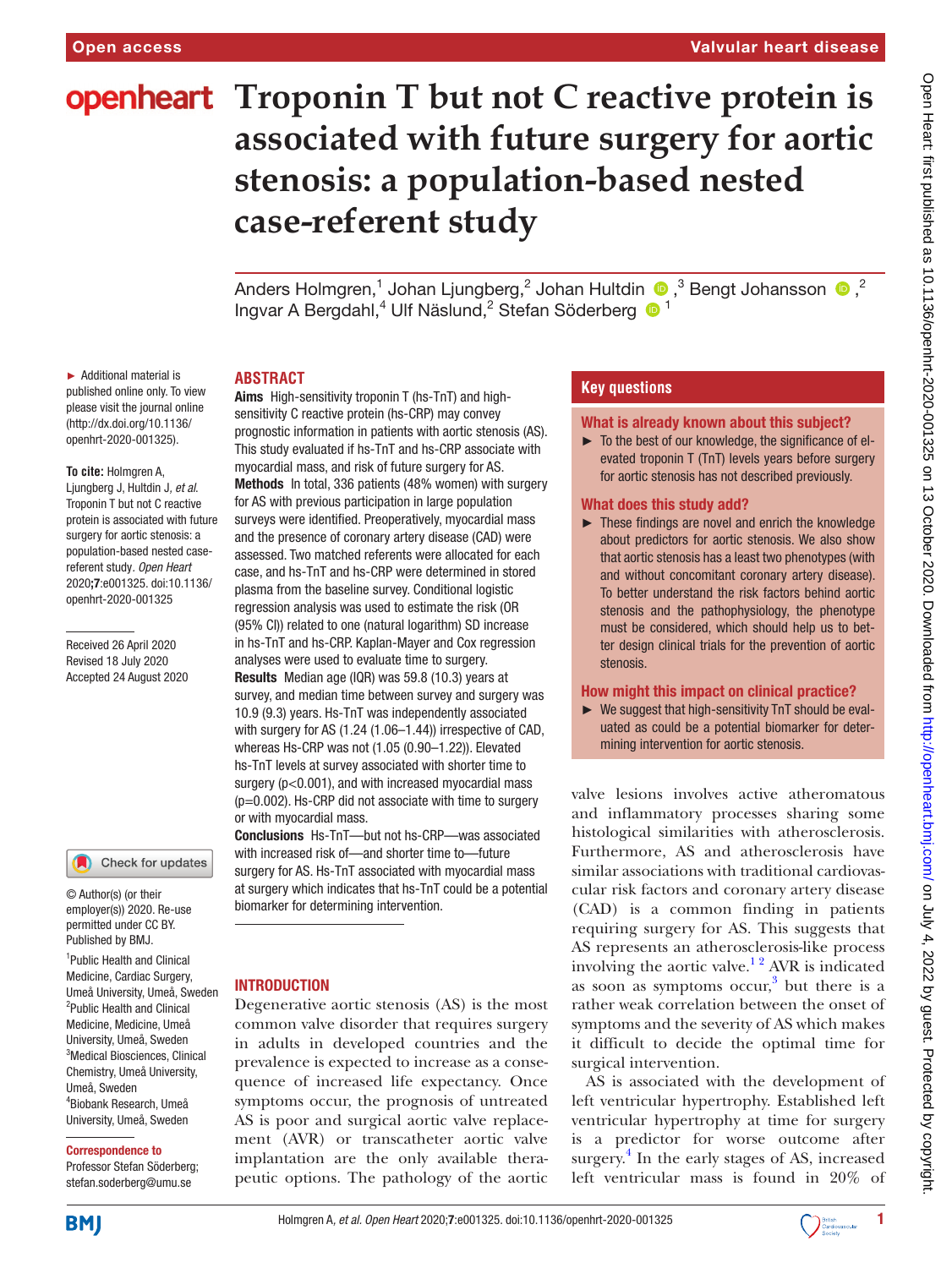patients, compared with  $70\%$  in patients with severe AS.<sup>[5](#page-8-3)</sup>

There is no established biomarker for the early development of increased left ventricular mass, even though several markers have been proposed.<sup>[6](#page-8-4)</sup> According to current guidelines, there is a need to explore early markers of left ventricular dysfunction related to prognosis.[3](#page-8-1) An objective biomarker could improve risk stratification in patients with AS and facilitate the identification of patients who could benefit from an earlier intervention. High-sensitivity troponin T (hs-TnT) levels at AVR relates to prognosis,<sup>78</sup> but has not yet been clinically established as a prospective marker years before the AVR. It has also been documented as an independent marker of increased risk of cardiovascular disease (CVD) in the general population.<sup>[9](#page-8-6)</sup> Elevated C reactive protein (CRP) levels are associated with the atherosclerotic process,<sup>10</sup> but the results from previous cross-sectional studies regarding AS have been divergent.[11–13](#page-8-8)

In this nested case-reference study, we hypothesised that elevated levels of high-sensitivity CRP (hs-CRP) and hs-TnT were associated with increased risk for, and shorter time to, future surgery for AS. Furthermore, we hypothesised that preoperative levels of hs-CRP and hs-TnT were associated with myocardial mass.

#### MATERIAL AND METHODS

#### Study population

In this nested case-referent study, cases were patients with AVR and previous participation in large-populationbased surveys. During a 27-year period (March 1988 to December 2014), 6691 patients underwent surgery for valvular heart disease and/or disease of the ascending aorta at the Department of Cardiothoracic Surgery, Umeå University Hospital, Umeå, Sweden. Of these, 873 patients had before surgery participated in the Northern Sweden Health and Disease Study which is based on three population-based health studies, the Västerbotten Intervention Programme (VIP), the MONItoring of trends and determinants in CArdiovascular diseases (MONICA) project and the Mammary Screening Programme (MSP). In total, 336 of them had an AVR due to AS with concomitant coronary artery by-pass surgery (CABG) if indicated, and 237 had previously participated in VIP, 37 in MONICA and 62 in MSP. The selection process of cases is summarised in [figure](#page-2-0) 1.

VIP is an ongoing community intervention programme with the aim of preventing CVD and diabetes in the county of Västerbotten.<sup>14</sup> In this programme, all county residents, at the ages of 30 (until 1995), 40, 50 and 60 years, were asked to participate in a health survey and receive health counselling at their primary healthcare centre. MONICA enrolment involved asking randomly selected individuals in the counties of Västerbotten and Norrbotten (530 000 inhabitants), to participate in a health survey.<sup>15</sup> The participants were 25–74 years of age. The MSP cohort comprised women that attended routine

mammography screenings. $16$  Taken together, these three surveys included 140 414 participants up to December 2014, which reflected participation rates of 65%–75%. All participants were asked to donate blood for future research.

For each case, two referents were matched with their case for sex, age  $(\pm 2 \text{ years})$ , type of survey, date of health survey (±4 months) and geographical area. Referents or cases with a history of myocardial infarction (MI) or cancer prior to survey were not excluded.

#### Perioperative characteristics

From hospital files, we identified preoperative and perioperative information such as medical history and surgical information about the nature of valvular disease and type of valvular intervention, and echocardiograms and coronary angiograms were identified. A preoperative echocardiogram was performed in all cases, and left ventricular mass was possible to calculate in 76% of all cases using Deveraux formula.[17](#page-8-12) According to established clinical practice, all except one patient (99.7%) underwent a coronary angiogram, and any atheromatosis was regarded to indicate CAD (found in 60% of all cases with coronary angiograms).

Patients with CAD were more often men and were older at both survey and surgery. They more often had a history of a previous MI and coronary bypass surgery. They had higher systolic blood pressure, and their aortic valves were less stenotic with lower gradients ([online](https://dx.doi.org/10.1136/openhrt-2020-001325)  [supplemental table 1\)](https://dx.doi.org/10.1136/openhrt-2020-001325). Referents did not have any echocardiogram or coronary angiogram.

#### Baseline clinical examinations and biochemical analysis

Clinical examinations and biochemical analyses performed at baseline have been thoroughly described in our previous paper. $18-20$  Participants in VIP and MONICA were asked to complete a health questionnaire regarding their living conditions and cardiovascular risk factors. Subjects were categorised as smokers (including current daily smokers and ex-smokers) or never-smokers.

An oral glucose tolerance test was performed routinely in the VIP, in 60% of MONICA participants, but not in the MSP. Glucose tolerance categories were defined according to WHO guidelines.<sup>21</sup> Anthropometry and blood pressure measurements were performed as previously described, $\frac{19}{9}$  and hypertension was defined as a systolic blood pressure ≥140 mm Hg, diastolic blood pressure ≥90 mm Hg and/or reported use of antihypertensive medication.

Plasma samples were obtained after fasting for a minimum of 4 hours (extended to 8 hours, after 1992). The samples were stored in a blood bank at –80°C until analysis.

In 2017, the following analyses were performed on a Cobas 8000 modular analyzer.

Hs-CRP: The reagents employed were CRPL3 (catalogue No. 05172373190; Roche Diagnostics, Basel Switzerland). Lowest level of detection was 0.3 mg/L. CRP is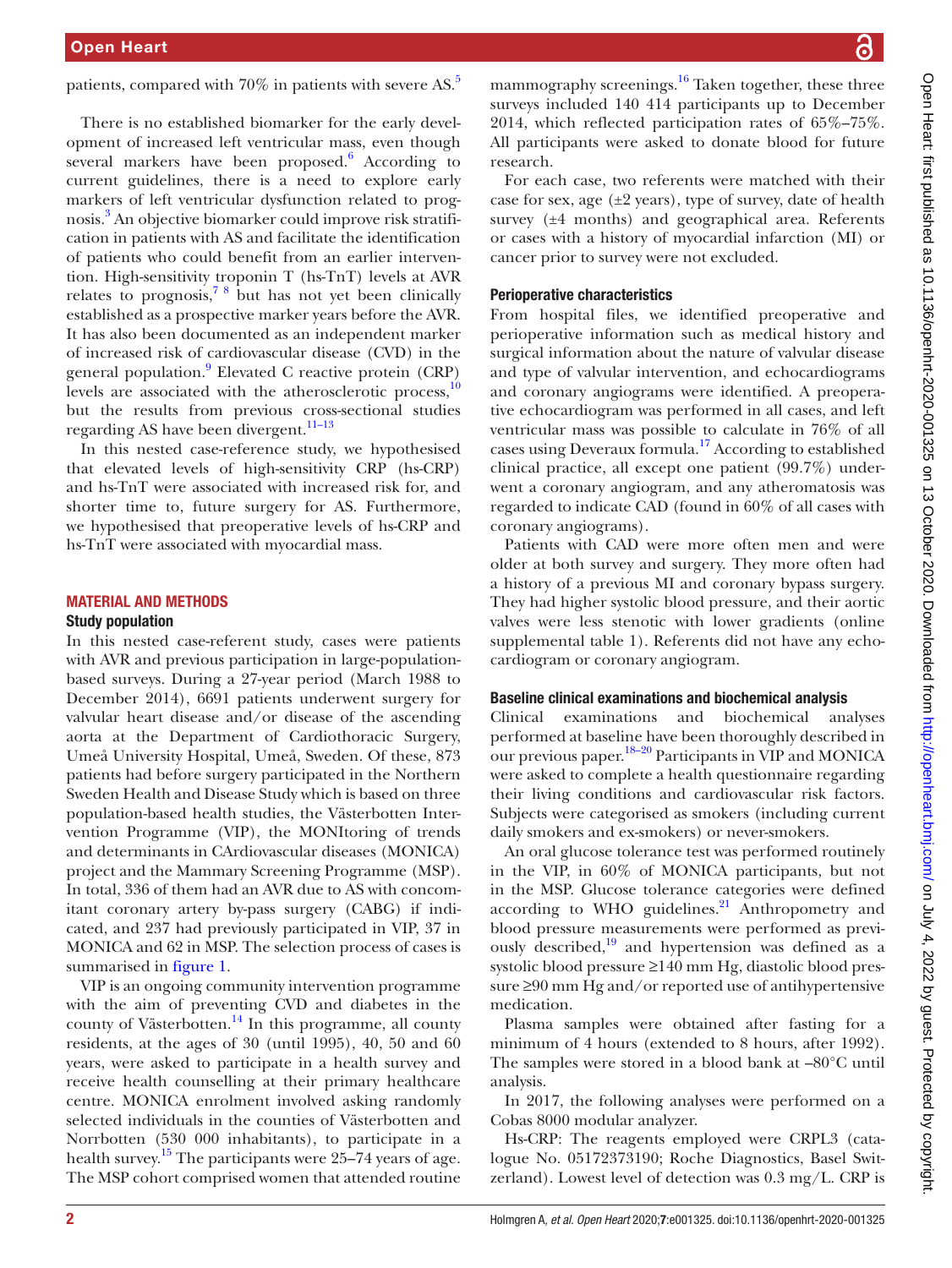

Figure 1 Flow chart showing the selection of cases within the NSHDS cohort. MONICA, MONItoring of trends and determinants in CArdiovascular diseases; MSP, Mammary Screening Programme; NSHDS, Northern Sweden Health and Disease Study; VIP, Västerbotten Intervention Programme.

traceable to CRM 470 (CRPL3 2011–01, V3). The total coefficients of variation were 1.5% and 1.9% at levels of 8 and 47 mg/L, respectively.

Hs-TnT: The reagents employed were TnT hs STAT (catalogue No. 05092728190) Roche Diagnostics, Basel, Switzerland). Lowest level of detection was 3 ng/L. The total coefficients of variation were 5.4% and 2.0% at levels of 29 and 2362 ng/L, respectively.

Apolipoprotein A1(Apo A1) and Apolipoprotein B (Apo B): The reagents employed were Tina-quant Apo A1 and B (catalogue Nos. 03032566122 and 03032574122, respectively, both V.2). Apo A1 and Apo B were standardised to reference standards IFCC SP1-01 and SP3-07, respectively. The total coefficients of variation were Apo A1 3.42% and 2.18% at levels of 0.86 and 1.45 mg/L, respectively; and Apo B 1.93% and 2.19% at levels of 1.0 and 1.8 mg/L, respectively.

# <span id="page-2-0"></span>Statistical analysis

Continuous data were assessed for normal distribution with formal tests and by visual evaluation, and data were transformed to the natural logarithm (ln) scale to correct for skewed distributions if needed. The (ln) z-scores were calculated to make different scales comparable, and was done separately for men and women. As a conservative approach, missing values were replaced with the median value obtained among the referents, calculated separately for men and women. The dataset with replaced missing values enabled the usage of the entire dataset. Continuous variables were also categorised into quartiles, based on the distribution of the referent values. Missing values were treated as a separate category and were not included in the tables.

Data are presented as the (geometric) mean with 95% CIs, Student's t-tests for independent groups were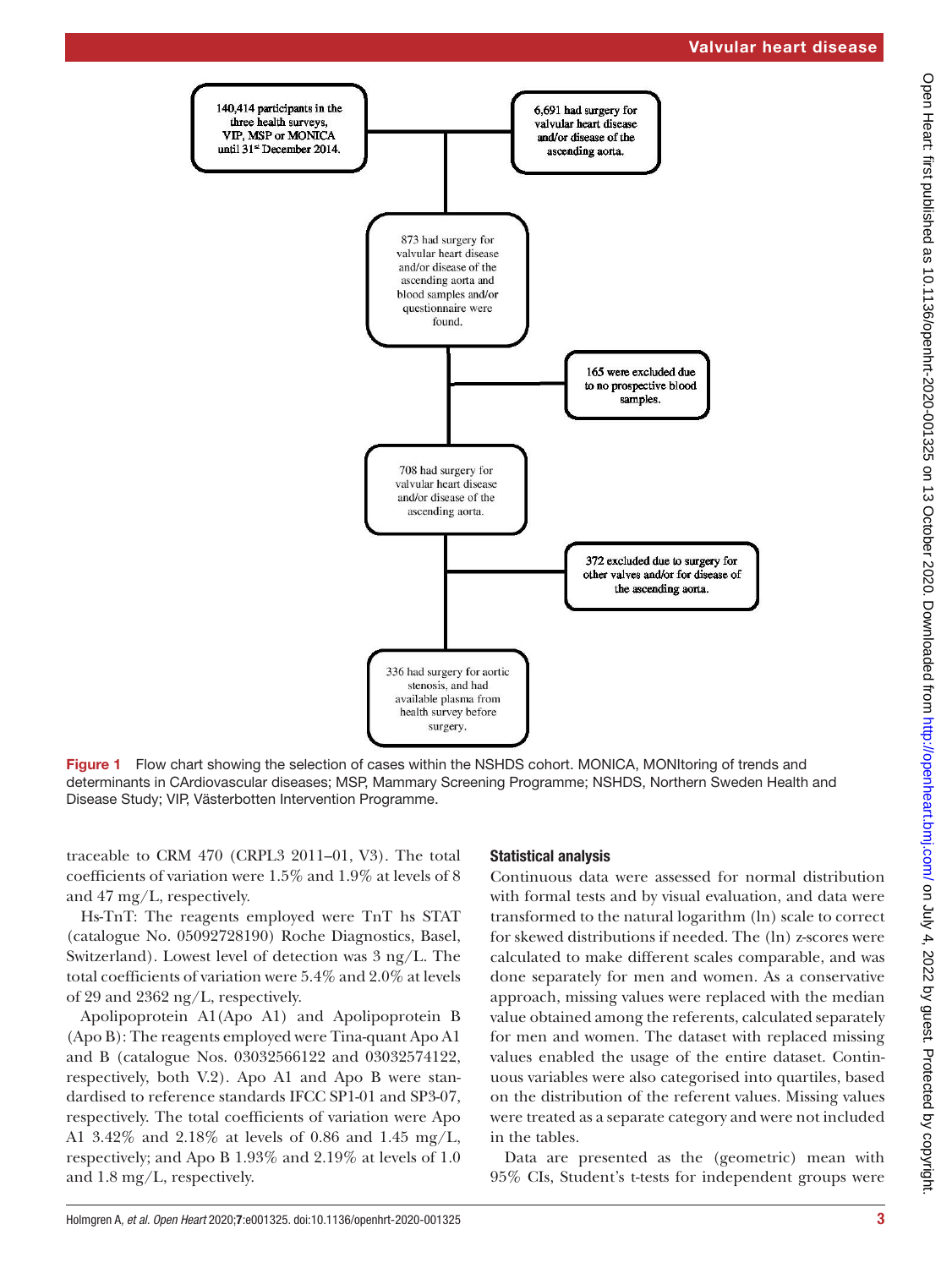used to analyse differences in means between cases and referents. Within strata, the cases and referents had the same follow-up times in this nested case-referent study. Therefore, we estimated OR and 95% CI with logistic regression analyses (rather than Cox regression) and the conditional maximum likelihood routine designed for matched analysis. The influence of studied variables on future surgery for AS was tested in univariable and multivariable models. Model 1 included hs-CRP and hs-TnT, model 2 included Apo B/A1 ratio, hypertension (yes/ no), glucose intolerance (yes/no) and smoking (present or past/never), and in the final model, body mass index (BMI) was added to model 2. The analyses were stratified for sex, the time interval between survey and surgery (less than 5 years or 5 years and more), and the presence of any CAD on the preoperative angiogram. Finally, in separate analyses, we excluded the MSP cohort since several cardiovascular risk factors were not registered in MSP.

In cases, Kaplan-Meier with log rank tests and Cox regression survival analyses were used to evaluate the effect of hs-CRP and hs-TnT on time to surgery. The multivariable model included sex and age at survey.

The associations between the dependent variables hs-CRP and hs-TnT and the independent variables left ventricular mass and the gradient over the aortic valve adjusted for sex, age at survey and time to surgery were tested in a linear regression model which included an interaction term between left ventricular mass and gradient over the aortic valve.

All calculations were performed with the SPSS V.26  $(IBM)$ .

#### RESULTS

Altogether 336 patients (48% women) received an AVR due to AS. In 84% of patients, the primary indication was AS; the remaining 16% received aortic valvular surgery combined with another primary intervention, such as CABG (10%) or surgery for ascending aortic disease (5%). Median age (IQR (IQR)) at survey was 59.8 (10.3) years and 68.3 (12.7) at surgery. The median time between survey and surgery was 10.9 (9.3) years. At survey, individuals with future surgery for AS had higher BMI, higher blood pressure, higher total cholesterol, higher Apo B and a higher Apo B/A1 ratio [\(table](#page-4-0) 1). They also more often had a diagnosis of hypertension and glucose intolerance. Circulating levels of hs-TnT were higher among cases than among referents, whereas circulating levels of hs-CRP did not differ. After stratification for the presence of CAD, hs-TnT levels were higher in cases irrespective of CAD, whereas hs-CRP levels were higher only in cases with concomitant CAD.

In the univariable analysis, elevated levels of hs-TnT, expressed as a 1-SD increase in (ln) hs-TnT was associated with surgery for AS (OR (95% CI)) (1.24 (1.07 to 1.43)) ([table](#page-5-0) 2). Similarly, hs-TnT levels corresponding to the two highest quartiles were associated with future AVR. Levels of hs-CRP expressed as a 1 SD increase in

Open Heart: first published as 10.1136/openhrt-2020-001325 on 13 October 2020. Downloaded from http://openheart.bmj.com/ on July 4, 2022 by guest. Protected by copyright. Open Heart: first published as 10.1136/openhrt-2020-001325 on 13 October 2020. Downloaded from <http://openheart.bmj.com/> on July 4, 2022 by guest. Protected by copyright.

(ln) hs-CRP, were not associated with future surgery for AS (1.13 (0.98 to 0.30)). However, an association was seen in those with CAD but not in those without CAD.

In multivariable analyses, elevated hs-TnT remained associated with surgery for AS after adjustment for hs-CRP, traditional risk factors and BMI in separate models [\(table](#page-6-0) 3). After stratification for sex and time between survey and surgery, the associations remained in men and in those with surgery within 5 years after survey. After stratification for CAD, elevated hs-TnT remained associated with AVR irrespective of CAD. Elevated hs-CRP levels did not associate with AVR after adjustments for cardiovascular risk factors. Exclusion of cases from the MSP cohort and their matched referents did not alter the results (data not shown).

Patients with elevated hs-TnT levels (tertile 3, see [figure](#page-7-0) 2) had shorter time (median (95% CI)) to surgery compared with those with low levels (7.8 (5.9 to 9.6) vs 11.8 (10.1 to 13.6)) years, p<0.001), independently of sex and age at survey (HR 1.59 (1.15 to 2.21). In contrast, elevated hs-CRP levels (tertile 3, see [figure](#page-7-1) 3) did not associate with time to surgery (10.0 (8.2 to 11.8) vs 11.2 (10.1 to 12.3)) years, p=0.6 and HR 1.11 (0.85 to 1.47)).

Hs-TnT levels at survey associated independently with myocardial mass at surgery (standardised beta=0.46, p=0.002) but not with gradient over the aortic valve (standardised beta=1.32, p=0.1), adjusted for sex (standardised beta=−024, p<0.001), age at survey (standardised beta=0.33, p<0.001) and time between survey and AVR sex (standardised beta=−029, p<0.001). The interaction term between left ventricular mass and gradient over the aortic valve did not reach significance (p=0.07). After stratification for sex, the association between hs-TnT levels at survey and left ventricular mass remained in both men and women (data not shown).

Hs-CRP levels at survey did not independently associate with myocardial mass at surgery (standardised beta=0.32, p=0.06), or with gradient over the aortic valve (standardised beta=1.73, p=0.07) in the fully adjusted model, adjusted for sex (standardised beta=0.07, p=0.3), age at survey (standardised beta=0.23, p=0.001) and time between survey and AVR sex (standardised beta=0.04, p=0.5). The interaction term between left ventricular mass and gradient over the aortic valve did not reach significance (p=0.08). Stratification for sex did not add more information.

# **DISCUSSION**

In this nested, case-referent study, we showed that elevated baseline levels of hs-TnT independently associated with future AVR irrespective of CAD. In contrast, elevated hs-CRP levels did not associate with future AVR. Furthermore, hs-TnT associated with left ventricular mass at surgery, whereas hs-CRP did not.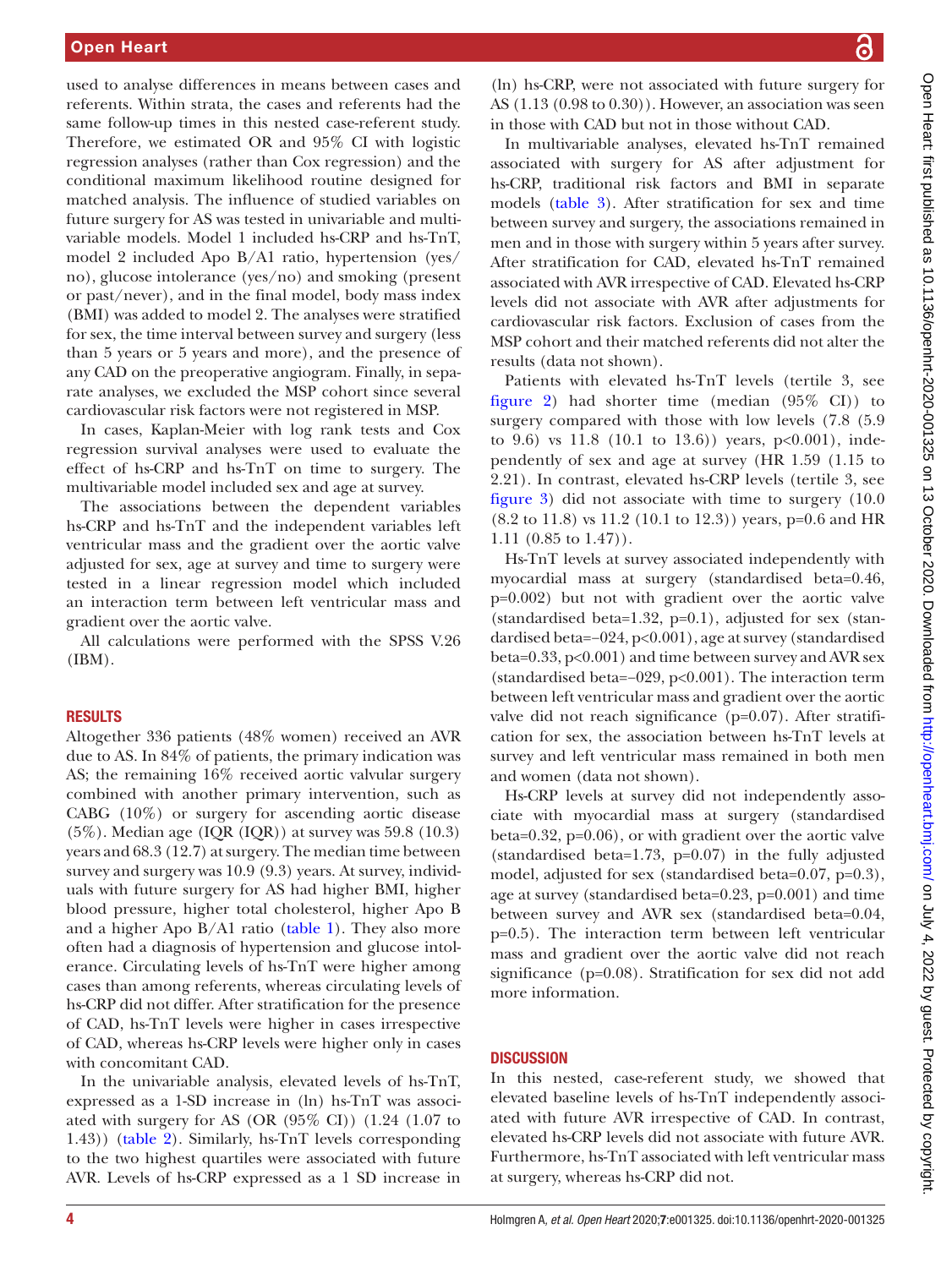<span id="page-4-0"></span>

| Table 1 Subject characteristics at baseline survey |                     |                     |                     |                |
|----------------------------------------------------|---------------------|---------------------|---------------------|----------------|
|                                                    | N (referents/cases) | <b>Referents</b>    | <b>Cases</b>        | P value        |
| Women, %                                           | 671/336             | 48 (44-52)          | $48(43 - 53)$       | <b>Matched</b> |
| Age at survey, year                                | 671/336             | 56.7 (56.0-57.3)    | 56.7 (55.8-57.6)    | Matched        |
| Age at surgery, year                               | $- / 336$           |                     | 67.2 (66.3-68.2)    |                |
| BMI, $kg/m2$                                       | 655/322             | 26.1 (25.8-26.4)    | 26.9 (26.4-27.4)    | 0.01           |
| Hypertension, %                                    | 545/269             | 49.2 (45.0-53.4)    | $61.0(55.1 - 66.8)$ | 0.001          |
| Systolic blood pressure, mm Hg                     | 545/270             | 136 (134-137)       | 138 (136-141)       | 0.04           |
| Diastolic blood pressure, mm Hg                    | 545/269             | 85 (84-85)          | 86 (85-87)          | 0.05           |
| Glucose intolerance, %                             | 490/242             | 19.8 (16.3-23.3)    | 26.4 (20.8-32.0)    | 0.05           |
| Smoker, %                                          | 531/258             | 53.7 (49.4-57.9)    | 59.7 (53.7-65.7)    | 0.11           |
| Total cholesterol, mmol/L                          | 535/265             | $6.2(6.1 - 6.3)$    | $6.4(6.2 - 6.5)$    | 0.05           |
| Apolipopotein B, g/L*                              | 647/310             | $1.09(1.07 - 1.11)$ | $1.13(1.10 - 1.16)$ | 0.05           |
| Apolipoprotein A1, g/L*                            | 647/309             | $1.41(1.40 - 1.43)$ | $1.40(1.37 - 1.42)$ | 0.25           |
| Apolipoprotein B/A1, ratio*                        | 647/309             | $0.77(0.76 - 0.79)$ | $0.81(0.79 - 0.84)$ | 0.01           |
| hs-CRP, mg/L*                                      |                     |                     |                     |                |
| All                                                | 646/310             | $1.2(1.1-1.3)$      | $1.3(1.2 - 1.5)$    | 0.07           |
| Men                                                | 334/155             | $1.0(0.9-1.0)$      | $1.2(1.0-1.3)$      | 0.06           |
| Women                                              | 312/155             | $1.2(1.1-1.4)$      | $1.6(1.4-1.8)$      | 0.006          |
| Surgery <5 years after survey                      | 146/69              | $1.2(1.0-1.3)$      | $1.4(1.2 - 1.7)$    | 0.08           |
| Surgery $\geq 5$ years after survey                | 500/241             | $1.1(1.0-1.2)$      | $1.3(1.2 - 1.44)$   | 0.006          |
| No CAD                                             | 256/128             | $1.1(1.0-1.2)$      | $1.2(1.0-1.4)$      | 0.33           |
| <b>CAD</b>                                         | 388/181             | $1.1(1.0-1.3)$      | $1.4(1.3-1.6)$      | 0.005          |
| hs-TnT, ng/L*                                      |                     |                     |                     |                |
| All                                                | 647/310             | $4.4(4.2 - 4.5)$    | $4.8(4.5 - 5.1)$    | 0.01           |
| Men                                                | 335/155             | $4.6(4.4 - 4.8)$    | $5.2(5.0-5.6)$      | < 0.001        |
| Women                                              | 312/155             | $3.8(3.7 - 3.9)$    | $4.0(3.8-4.3)$      | 0.09           |
| Surgery <5 years after survey                      | 146/69              | $4.7(4.4 - 5.1)$    | $6.4(5.7 - 7.3)$    | < 0.001        |
| Surgery $\geq$ 5 years after survey                | 501/241             | $4.1(4.0-4.2)$      | $4.3(4.1 - 4.5)$    | 0.08           |
| No CAD                                             | 256/128             | $3.9(3.8 - 4.1)$    | $4.5(4.2 - 4.8)$    | < 0.001        |
| <b>CAD</b>                                         | 389/181             | $4.6(4.4 - 4.8)$    | $5.0(4.7 - 5.3)$    | 0.04           |

Glucose intolerance, impaired fasting glucose or impaired glucose intolerance or diabetes mellitus; hypertension, systolic blood pressure ≥140 and/or diastolic blood pressure ≥90 and/or antihypertensive treatment; smoker, present or previous smoker.

Values shown are numbers, means (\*geometric) and proportions with 95% CIs; p values were based on the Student's t-test.

BMI, body mass index; CAD, coronary artery disease; hs-CRP, high-sensitivity C reactive protein; hs-TnT, high-sensitivity troponin T.

# Biomarkers and AS

A number of serum biomarkers in valvular heart disease have been suggested.

The only biomarker that have been widely used in patients with AS is natriuretic peptides, reflecting myocardial strain, although their role in clinical management decisions is not yet clearly defined.[22–24](#page-8-16) Since the natural course of AS is progressive development of clinical symptoms that finally leads to heart failure and death, it is important to better understand the factors that determine the rate of progression which will help us to define optimal timing for interventions. Further, since many patients with AS remain asymptomatic for long periods of time, it is important to identify those patients that will develop complications. An ideal biochemical marker

should help to identify baseline disease activity, predict progression of the disease and aid in the identification of high-risk patients in need of AVR.

As hs-TnT and hs-CRP reflect different pathophysiological mechanisms, and by contrasting them we hypothesised that the associations eventually found should reflect these different mechanisms.

# Hs-TnT and AS

With modern hs-TnT assays, it is possible to detect circulating TnT levels that are more than 10-fold lower than the lowest detectable level with previous methods. Accordingly, the majority of patients with stable  $CVD$ ,  $^{25}$  as well as those with subclinical CVD, $^{26}$  have detectable TnT levels, and elevated levels are associated with increased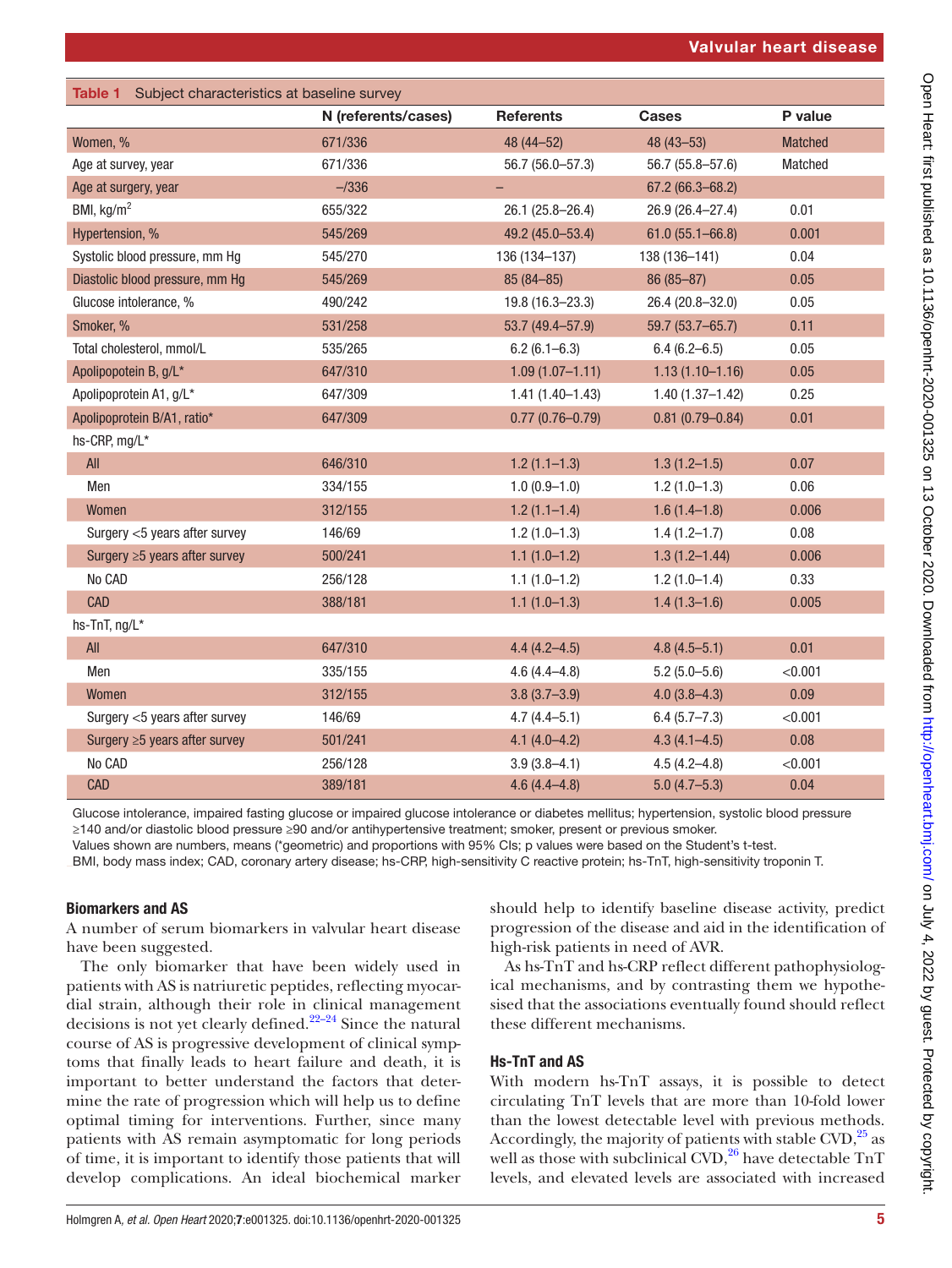|                  | Table 2 Univariable analyses        |               |                                                                                                                                                                                               |                                                              |                                                  |                  |                 |                                |                        |                       |
|------------------|-------------------------------------|---------------|-----------------------------------------------------------------------------------------------------------------------------------------------------------------------------------------------|--------------------------------------------------------------|--------------------------------------------------|------------------|-----------------|--------------------------------|------------------------|-----------------------|
|                  | hs-CRP                              |               |                                                                                                                                                                                               |                                                              |                                                  | hs-TnT           |                 |                                |                        |                       |
|                  | <b>Referents</b>                    | Cases         | OR (95% CI)<br>₹                                                                                                                                                                              | OR (95% CI)<br>No CAD,                                       | OR (95% CI)<br>O<br>AD.                          | <b>Referents</b> | Cases           | OR (95% CI)<br>₹               | OR (95% CI)<br>No CAD, | OR (95% CI)<br>CAD,   |
|                  | 164                                 | 70            | 1.00                                                                                                                                                                                          | 00                                                           | 1,00                                             | 248              | 92              | 1.00                           | 1.00                   | 1.00                  |
| 8                | 163                                 | 58            | 0.86(0.57 to 1.30)                                                                                                                                                                            | $0.54(0.28 \text{ to } 1.04)$ 1.20 (0.69 to 2.08)            |                                                  | 77               | 39              | 1.54 (0.96 to 2.47)            | 1.17 (0.56 to 2.43)    | 1.88 (1.00 to 3.54)   |
| පි               | 160                                 | 89            | 1.35(0.91 to 2.01)                                                                                                                                                                            | $0.96(0.52 \text{ to } 1.74)$ 1.85 (1.08 to 3.18)            |                                                  | 161              | 5               | 1.65 $(1.10$ to $2.47)$        | 1.46 (0.79 to 2.69)    | 1.88 (1.08 to 3.26)   |
| 3                | 160                                 | 93            | 1.40 (0.94 to 2.06)                                                                                                                                                                           | $0.99(0.55 \text{ to } 1.80)$ 1.79 (1.05 to 3.05)            |                                                  | $\frac{16}{1}$   | 88              | 2.20(1.43 to 3.40)             | 2.09 (1.04 to 4.17)    | 2.29 (1.29 to 4.07)   |
| Z-scores         |                                     |               |                                                                                                                                                                                               |                                                              |                                                  |                  |                 |                                |                        |                       |
| All (missing)    | 646                                 | $\frac{0}{3}$ | 1.13 (0.98 to 1.30)                                                                                                                                                                           | $0.97(0.78 \text{ to } 1.21)$ 1.24 (1.03 to 1.50)            |                                                  | 646              | $\frac{310}{5}$ | 1.27 $(1.10 \text{ to } 1.47)$ | 1.40 (1.07 to 1.83)    | 1.20 $(1.01 to 1.43)$ |
| ₹                | 671                                 | 336           | $1.13(0.98\text{ to }1.30)$                                                                                                                                                                   | $0.98(0.79 \text{ to } 1.21)$ 1.24 (1.03 to 1.48)            |                                                  | 671              | 336             | 1.24(1.07 to 1.43)             | 1.39 (1.06 to 1.82)    | 1.17(0.98 to 1.38)    |
| Men              | 349                                 | 175           | $1.12(0.92\text{ to }1.37)$                                                                                                                                                                   | $0.83(0.59 \text{ to } 1.17)$ 1.28 (1.00 to 1.64)            |                                                  | 349              | 175             | 1.29(1.05 to 1.57)             | 1.61 (1.04 to 2.50)    | 1.19 (0.94 to 1.49)   |
| Women            | 322                                 | 161           | $1.14(0.94 \text{ to } 1.38)$                                                                                                                                                                 | $1.08(0.82 \text{ to } 1.43)$ 1.19 $(0.91 \text{ to } 1.55)$ |                                                  | 322              | 161             | 1.19 (0.97 to 1.45)            | 1.27 (0.91 to 1.78)    | 1.14(0.88 t0 1.47)    |
| Surgery <5 years | 148                                 | 74            | 0.96(0.69 to 1.34)                                                                                                                                                                            | 0.81 (0.50 to 1.33) 1.03 (0.64 to 1.65)                      |                                                  | 148              | 74              | 1.57(1.21 to 2.05)             | 1.97(1.24 to 3.15)     | 1.34(0.99 to 1.81)    |
| Surgery 25 years | 523                                 | 262           | 1.17(1.00 to 1.37)                                                                                                                                                                            |                                                              | $.03(0.80 \text{ to } 1.31)$ 1.27 (1.05 to 1.55) | 523              | 262             | 1.06(0.88 t 01.28)             | 1.01 (0.68 to 1.50)    | 1.08 (0.86 to 1.34)   |
|                  | calculations except when indicated. |               | Values are the ORs with (95% Cls) for 1 (In) SD increase (z-score) in the hs-CRP level or the hs-TnT level, as indicated. Z-scores with missing values replaced were used for all univariable |                                                              |                                                  |                  |                 |                                |                        |                       |

calculations except when indicated.

conditions for presence of CAD (yes/no), sex (men and women) and time between survey and surgery (less or more than 5 years).<br>Stratification for presence of CAD (yes/no), sex (men and women): 0.5, 1.0, 2.5 and 0.6, 1.2, 2 Stratification for presence of CAD (yes/no), sex (men and women) and time between survey and surgery (less or more than 5 years).

Cut-offs for the quartiles (Q1–Q4) were: hs-CRP (mg/L; men and women): 0.5, 1.0, 2.5 and 0.6, 1.2, 2.3, respectively.

hs-TnT (ng/L; men and women combined) were 3.0, 3.7, 5.4. P values for indicating a trend: 0.026 for hs-CRP and 0.006 for hs-TnT. hs-TnT (ng/L; men and women combined) were 3.0, 3.7, 5.4. P values for indicating a trend: 0.026 for hs-CRP and 0.006 for hs-TnT.

<span id="page-5-0"></span>CAD, coronary artery disease; hs-CRP, high-sensitivity C reactive protein; hs-TnT, high-sensitivity troponin T. CAD, coronary artery disease; hs-CRP, high-sensitivity C reactive protein; hs-TnT, high-sensitivity troponin T.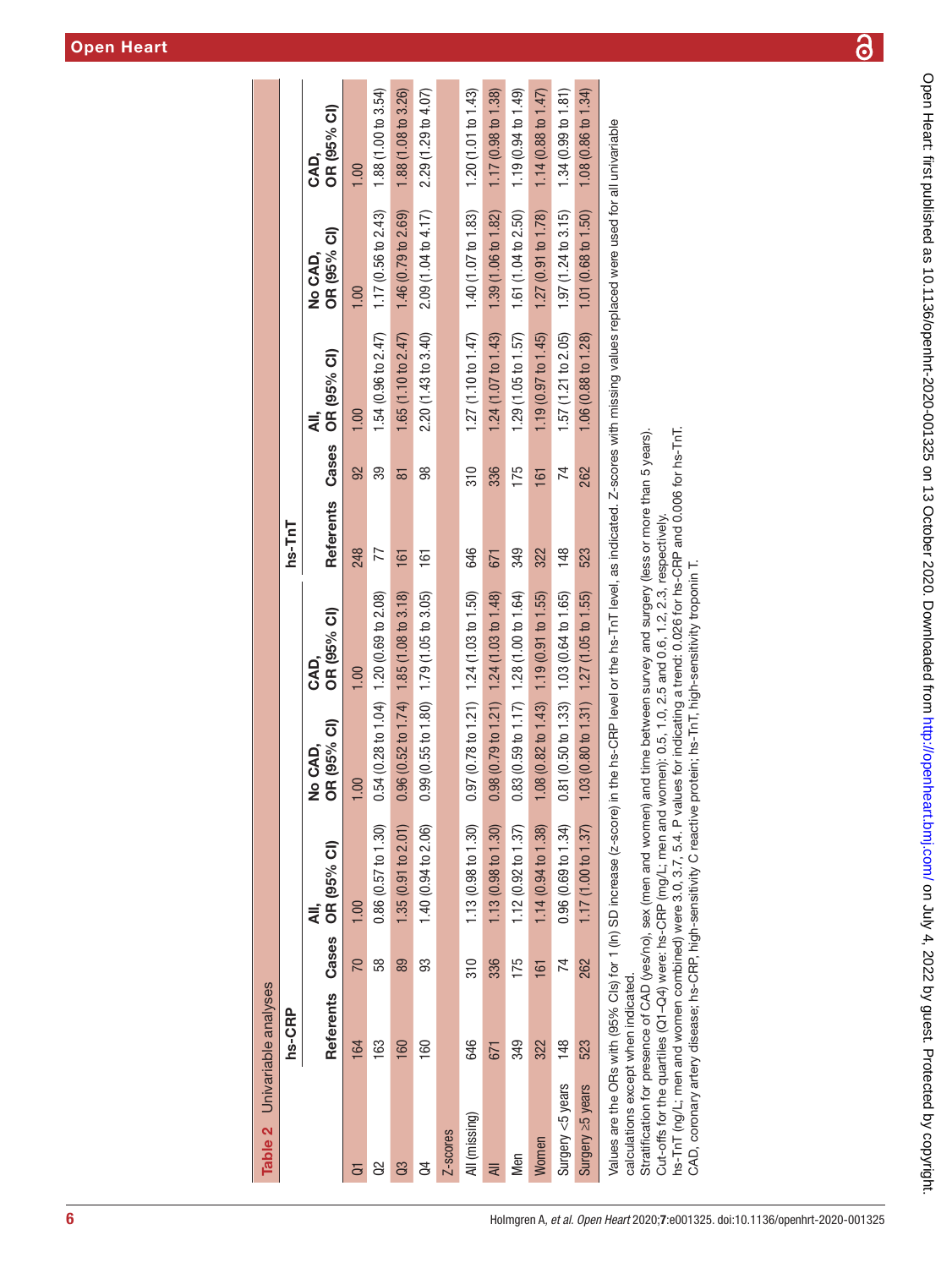<span id="page-6-0"></span>

| Table 3 Multivariable analyses |                         |                     |                                |                             |                     |                       |                             |
|--------------------------------|-------------------------|---------------------|--------------------------------|-----------------------------|---------------------|-----------------------|-----------------------------|
|                                |                         | hs-CRP              |                                |                             | hs-TnT              |                       |                             |
|                                |                         | OR (95% CI)<br>₹    | OR (95% CI)<br><b>QAD</b><br>ş | OR (95% CI)<br>Q<br>CAO     | OR (95% Cl)         | OR (95% CI)<br>No CAD | OR (95% CI)<br>Q<br>CAD.    |
| ₹                              | $\overline{\mathsf{M}}$ | 1.11(0.96 t0 1.27)  | 0.98(0.78 to 1.21)             | 1.21(1.01 to 1.45)          | 1.22(1.06 to 1.41)  | 1.39(1.06 to 1.82)    | $1.14(0.96\text{ to }1.35)$ |
|                                | $\approx$               | 1.06(0.92 to 1.23)  | 0.91(0.72 to 1.14)             | 1.13(0.94 to 1.37)          | 1.26(1.09 to 1.46)  | 1.39(1.05 to 1.84)    | 1.22(1.02 to 1.46)          |
|                                | $\overline{M}$          | 1.05 (0.90 to 1.22) | 0.88(0.68 to 1.12)             | $1.13(0.93\text{ to }1.37)$ | 1.24(1.06 to 1.44)  | 1.35(1.01 to 1.80)    | 1.21(1.01 to 1.46)          |
| Men                            | $\overline{\mathsf{N}}$ | 1.09 (0.89 to 1.33) | 0.83(0.58 to 1.18)             | 1.25(0.97 to 1.60)          | 1.27 (1.04 to 1.56) | 1.62 (1.04 to 2.53)   | 1.15(0.91 to 1.44)          |
|                                | $\frac{2}{2}$           | 1.06(0.86 to 1.31)  | 0.70(0.48 to 1.02)             | 1.21(0.93 to 1.59)          | 1.36 (1.10 to 1.68) | 1.56 (1.00 to 2.43)   | 1.31(1.02 to 1.68)          |
|                                | М3                      | 1.06(0.85 to 1.30)  | 0.67(0.45 to 1.00)             | 1.21 (0.92 to 1.59)         | 1.37 (1.10 to 1.70) | $1.51$ (0.93 to 2.45) | 1.32(1.03 to 1.70)          |
| Women                          | $\overline{\mathsf{M}}$ | 1.12(0.93 to 1.36)  | 1.08 (0.82 to 1.43)            | $1.17(0.89\text{ to }1.53)$ | 1.18 (0.96 to 1.44) | 1.27(0.90 t0 1.78)    | $1.12(0.87t$ o $1.45)$      |
|                                | $\approx$               | 1.08 (0.88 to 1.32) | 1.04(0.76 to 1.41)             | 1.11(0.83 to 1.47)          | 1.20 (0.97 to 1.48) | 1.29 (0.89 to 1.86)   | 1.18(0.90 to 1.56)          |
|                                | $\overline{\mathbb{M}}$ | 1.03(0.83 to 1.29)  | 1.04(0.73 to 1.47)             | 1.05 (0.77 to 1.44)         | 1.15(0.92 to 1.43)  | 1.24(0.85 to 1.80)    | 1.14(0.85 to 1.52)          |
| Surgery <5 years               | $\overline{\mathsf{N}}$ | 0.91(0.64 to 1.28)  | 0.80(0.46 to 1.39)             | 0.96(0.59 to 1.55)          | 1.58 (1.21 to 2.05) | 1.95(1.24 to 3.08)    | 1.34(0.99 to 1.82)          |
|                                | $\geq$                  | 0.97(0.69 t 0 1.36) | 0.86(0.51 to 1.44)             | 1.07(0.63 to 1.84)          | 1.65(1.25 to 2.18)  | 2.05(1.24 to 3.41)    | 1.53(1.03 to 2.28)          |
|                                | Й3                      | 0.96(0.67 to 1.36)  | 0.74(0.39 to 1.43)             | 1.06 (0.60 to 1.88)         | 1.66(1.24 to 2.21)  | 2.01 (1.13 to 3.56)   | 1.58(1.06 to 2.35)          |
| Surgery 25 years               | $\overline{\mathsf{M}}$ | 1.17 (1.00 to 1.36) | 1.02(0.80 t0 1.31)             | 1.27 (1.04 to 1.55)         | 1.04 (0.86 to 1.26) | 1.01(0.68 to 1.50)    | 1.03(0.82 to 1.29)          |
|                                | $\approx$               | 1.09(0.93 to 1.28)  | 0.93(0.71 to 1.21)             | 1.16(0.94 to 1.43)          | 1.04(0.85 to 1.27)  | 0.89(0.58 to 1.37)    | $1.09(0.86 t_0 1.37)$       |
|                                | M <sub>3</sub>          | 1.08 (0.91 to 1.27) | 0.94(0.70 t0 1.26)             | 1.14(0.92 to 1.42)          | 1.01(0.82 to 1.24)  | 0.85(0.54 to 1.35)    | 1.06(0.84 to 1.35)          |

FnT plus glucose intolerance (yes/no), hypertension (yes/no), smoking (present or past/never), and Apo B/A1 ratio; model 3 (M3) includes model 2 plus BMI. Stratification for presence of CAD TnT plus glucose intolerance (yes/no), hypertension (yes/no), smoking (present or past/never), and Apo B/A1 ratio; model 3 (M3) includes model 2 plus BMI. Stratification for presence of CAD Values are the ORs (95% Cls) for 1 (In) SD increase (z-score) in the hs-CRP and hs-TnT levels, as indicated. Model 1 (M1) includes hs-CRP and hs-TnT; model 2 (M2) includes hs-CRP or hs-Values are the ORs (95% CIs) for 1 (ln) SD increase (z-score) in the hs-CRP and hs-TnT levels, as indicated. Model 1 (M1) includes hs-CRP and hs-TnT; model 2 (M2) includes hs-CRP or hs-(yes/no), sex (men and women) and time between survey and surgery (less or more than 5 years). (yes/no), sex (men and women) and time between survey and surgery (less or more than 5 years).

Apo A1, Apolipoprotein A1; Apo B, Apolipoprotein B; BMI, body mass index; CAD, coronary artery disease; hs-CRP, high-sensitivity C reactive protein; hs-TnT, high-sensitivity troponin T. Apo A1, Apolipoprotein A1; Apo B, Apolipoprotein B; BMI, body mass index; CAD, coronary artery disease; hs-CRP, high-sensitivity C reactive protein; hs-TnT, high-sensitivity troponin T.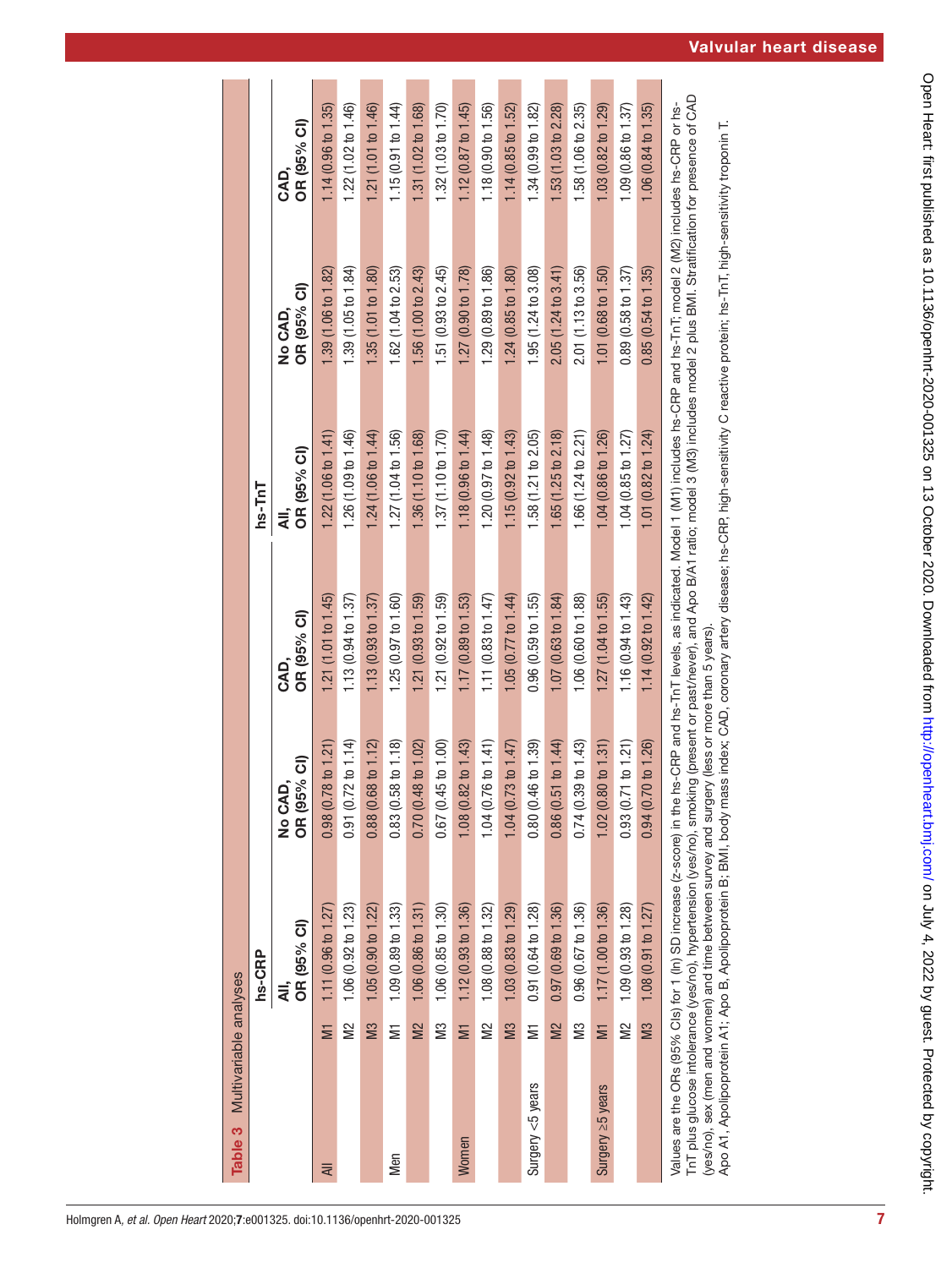

<span id="page-7-0"></span>Figure 2 Time to surgery (AVR) stratified for tertiles of hs-TnT at the baseline survey. log-rank test; p<0.001. Cut-offs for tertiles; 3.2and 5.1 ng/L. AVR, aortic valve replacement; hs-TnT, high-sensitivity troponin T.

risk for all-cause and cardiovascular death, even in the absence of ML<sup>9</sup>

To our knowledge, the impact of elevated hs-TnT years before surgery for AS has not been studied. Notably, the association between elevated hs-TnT and AVR was independent of CAD, and it was seen in those with less than 5 years between the baseline survey and AVR. This indicates that the progressing stenotic process induces pressure overload. This finding was further supported by the linear regression analysis done in cases only showing an association between elevated hs-TnT levels at survey and preoperative myocardial mass independently of the preoperative gradient over the aortic valve. This analysis also showed that patients with higher age and shorter time to AVR had higher hs-TnT levels at survey, and that female patients had lower hs-TnT probably reflecting generally lower myocardial mass in women.<sup>27</sup> Also, the survival analysis showed that elevated hs-TnT levels were associated with shorter time to AVR.

More studies are warranted exploring if elevated hs-TnT could determine the appropriate timing for AVR.



<span id="page-7-1"></span>**Figure 3** Time to surgery (AVR) stratified for tertiles of hs-CRP at the baseline survey. log-rank test; p=0.6. Cut-offs for tertiles; 0.8and 2.1 mg/L. AVR, aortic valve replacement; hs-CRP, high-sensitivity C reactive protein.

We acknowledge that the hs-TnT levels indicating increased risk for AVR are very low (see [table](#page-5-0) 2) and the clinical usefulness at this stage as a management tool is uncertain. However, troponins are attractive as biomarkers as the intraindividual variation is low over  $time<sup>28</sup>$  and appropriate levels for action should be determined in future studies.

# Hs-CRP and AS

Elevated levels of CRP reflect unspecific inflammation. The exact function of CRP is not yet fully understood but it is believed to be a part of the innate immune system.<sup>[29](#page-9-4)</sup> Galante *et al* demonstrated in 2001 that patients with severe degenerative AS (absence of CAD) had higher CRP level than controls.<sup>30</sup> Further studies have shown divergent results.<sup>11-13 31</sup> In this study, we did not find that elevated hs-CRP levels independently associated with neither increased risk for or time to AVR, nor with preoperative estimated myocardial mass.

Hs-CRP is, thus, probably a marker for cardiovascular risk factors but appears to be a poor predictor of subclinical AS.

#### Limitations and strengths

This study has some limitations. CAD was treated as a categorical value (yes/no) that is, the burden of atherosclerosis was not considered. The matched design precludes us from studying the impact of matched factors on the risk for future surgery, and it is not possible to formally test if the risk related to (hs-CRP and) hs-TnT differs between men and women, except for showing the point estimates after stratification for sex. The baseline examination in the surveys (VIP, MONICA and MSP) did not include any imaging of the heart, and subclinical AS at survey in cases and in referents can thus not be excluded. Even if this study includes a comparably large numbers of patients, the power to detect associations of smaller magnitudes was limited, that is, the associations between hs-CRP and myocardial mass (see above).

The inclusion criteria for the VIP and MSP surveys determine the age distribution of the patient population and might have caused an under-representation of younger patients. Our cases are only patients accepted for AVR; thus, patients with contraindications for surgery, as well as asymptomatic patients, are not included (unless the primary indication for surgery was coronary by-pass surgery). Most patients had only one health survey with blood sampling before surgery and serial measurements of hs-TnT was thus not possible. Several other biomarkers including natriuretic peptides are of potential value but are lacking in this dataset. A more precise measurement of myocardial hypertrophy would have been preferable, but MRI of the heart was introduced lately. However, considering the large number of cases, the echocardiographic measurements used for the calculation of myocardial hypertrophy should be usable on the group level.

However, this study has some unique strengths that should be emphasised. First, the nested case-referent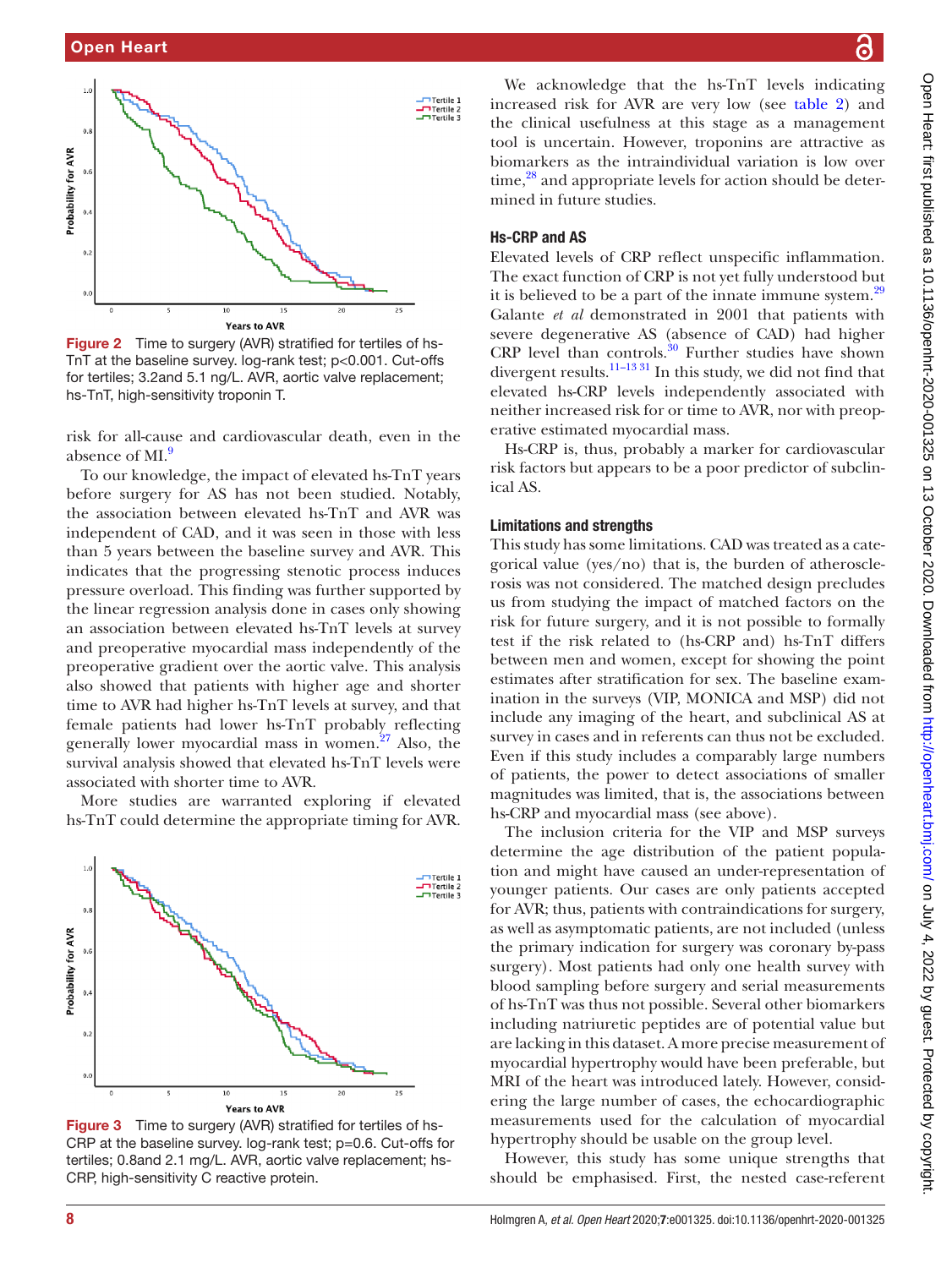design which is truly prospective although cases are identified retrospectively. Second, the relatively large size of the cohort and the careful validation of each case which allowed us to stratify patients into clinically meaningful phenotypes. Finally, the standardised procedure of blood sample collection and that all blood samples from both cases and their matched referents were analysed at the same laboratory at a defined period of time. These procedures reduce both preanalytical and analytical biases that are often encountered in large prospective studies.

# Conclusion

Elevated plasma levels of hs-TnT were independently associated with increased risk and time to future surgery for AS. The association was seen in patients with shorter time to surgery. This finding has not been demonstrated previously and indicates that the myocardium is subject to mechanical stress already when the stenotic process is asymptomatic This may be used as a clinical tool and allow for earlier identification of patients with subclinical AS who potentially could benefit from earlier intervention. In contrast, elevated hs-CRP levels did not associate with risk for or time to future AVR. We conclude that hs-TnT and hs-CRP reflects different pathophysiological mechanisms related to AS and that hs-TnT could be a potential biomarker for determining intervention.

Acknowledgements The authors wish to acknowledge the Västerbotten Intervention Project (VIP), the Northern Sweden MONICA project, the Northern Sweden Health and Disease Study, the County Council of Västerbotten and Biobank Sweden, supported by the Swedish Research Council. We also appreciate the assistance provided by Jan Hentschel, Elin Albertsson, Paul Holmer, Veronica Hellström, Åsa Ågren, Göran Hallmans, Camilla Ring, Mattias Söderberg and Catrin Johansson, all of whom have been instrumental in the completion of this study.

Contributors SS and BJ designed the study, JL evaluated patient data and JH performed and interpreted the biochemical analyses. IB contributed to aspects related to the cohort design. AH drafted the manuscript and all authors revised the manuscript critically for important intellectual content. All authors approved the final version and are accountable for all aspects of the manuscript.

Funding This work was supported by the Swedish Heart-Lung Foundation (grant numbers20140799, 20 120 631 and 20100635), The County Council of Västerbotten (ALF,VLL-548791), Umeå University and The Heart Foundation of Northern Sweden.

#### Competing interests None declared.

Patient consent for publication Not required.

Ethics approval The study protocol was approved by the Regional Ethics Review Board in Umeå, Sweden (Dnr 07–174M and 2014-348-32M), and it complied with the Declaration of Helsinki.

Provenance and peer review Not commissioned; externally peer reviewed.

Data availability statement Data are available on reasonable request, and can be addressed to: stefan.soderberg@umu.se. The corresponding author has full access to all data in the study and final responsibility for the submission of the article for publication. Due to data security reasons (ie, data contain potentially participant identifying information), Swedish law does not allow sharing data as a public use file.

Open access This is an open access article distributed in accordance with the Creative Commons Attribution 4.0 Unported (CC BY 4.0) license, which permits others to copy, redistribute, remix, transform and build upon this work for any purpose, provided the original work is properly cited, a link to the licence is given, and indication of whether changes were made. See: [https://creativecommons.org/](https://creativecommons.org/licenses/by/4.0/) [licenses/by/4.0/.](https://creativecommons.org/licenses/by/4.0/)

# ORCID iDs

Johan Hultdin<http://orcid.org/0000-0002-9599-0961> Bengt Johansson <http://orcid.org/0000-0003-0976-6910> Stefan Söderberg<http://orcid.org/0000-0001-9225-1306>

# **REFERENCES**

- <span id="page-8-0"></span>1 Otto CM, Kuusisto J, Reichenbach DD, *et al*. Characterization of the early lesion of 'degenerative' valvular aortic stenosis. Histological and immunohistochemical studies. *[Circulation](http://dx.doi.org/10.1161/01.CIR.90.2.844)* 1994;90:844–53.
- 2 Wierzbicki A, Shetty C. Aortic stenosis: an atherosclerotic disease? *[J](http://www.ncbi.nlm.nih.gov/pubmed/http://www.ncbi.nlm.nih.gov/pubmed/10461242)  [Heart Valve Dis](http://www.ncbi.nlm.nih.gov/pubmed/http://www.ncbi.nlm.nih.gov/pubmed/10461242)* 1999;8:416–23.
- <span id="page-8-1"></span>3 Baumgartner H, Falk V, Bax JJ, *et al*. 2017 ESC/EACTS guidelines for the management of valvular heart disease. *[Eur Heart J](http://dx.doi.org/10.1093/eurheartj/ehx391)* 2017;38:2739–91.
- <span id="page-8-2"></span>4 van Straten AHM, Soliman Hamad MA, Peels KCH, *et al*. Increased septum wall thickness in patients undergoing aortic valve replacement predicts worse late survival. *[Ann Thorac Surg](http://dx.doi.org/10.1016/j.athoracsur.2012.03.027)* 2012;94:66–71.
- <span id="page-8-3"></span>5 Rader F, Sachdev E, Arsanjani R, *et al*. Left ventricular hypertrophy in valvular aortic stenosis: mechanisms and clinical implications. *[Am J](http://dx.doi.org/10.1016/j.amjmed.2014.10.054)  [Med](http://dx.doi.org/10.1016/j.amjmed.2014.10.054)* 2015;128:344–52.
- <span id="page-8-4"></span>6 Zhu L, Li C, Liu Q, *et al*. Molecular biomarkers in cardiac hypertrophy. *[J Cell Mol Med](http://dx.doi.org/10.1111/jcmm.14129)* 2019;23:1671–7.
- <span id="page-8-5"></span>7 Saito T, Hojo Y, Hirose M, *et al*. High-Sensitivity troponin T is a prognostic marker for patients with aortic stenosis after valve replacement surgery. *[J Cardiol](http://dx.doi.org/10.1016/j.jjcc.2013.01.005)* 2013;61:342–7.
- 8 Solberg OG, Ueland T, Wergeland R, *et al*. High-Sensitive troponin T and N-terminal-brain-natriuretic-peptide predict outcome in symptomatic aortic stenosis. *[Scand Cardiovasc J](http://dx.doi.org/10.3109/14017431.2012.687836)* 2012;46:278–85.
- <span id="page-8-6"></span>9 Daniels LB, Laughlin GA, Clopton P, *et al*. Minimally elevated cardiac troponin T and elevated N-terminal pro-B-type natriuretic peptide predict mortality in older adults: results from the Rancho bernardo study. *[J Am Coll Cardiol](http://dx.doi.org/10.1016/j.jacc.2008.04.033)* 2008;52:450–9.
- <span id="page-8-7"></span>10 Jialal I, Devaraj S, Venugopal SK. C-Reactive protein: risk marker or mediator in atherothrombosis? *[Hypertension](http://dx.doi.org/10.1161/01.HYP.0000130484.20501.df)* 2004;44:6–11.
- <span id="page-8-8"></span>11 Agmon Y, Khandheria BK, Jamil Tajik A, *et al*. Inflammation, infection, and aortic valve sclerosis; insights from the Olmsted County (Minnesota) population. *[Atherosclerosis](http://dx.doi.org/10.1016/j.atherosclerosis.2004.01.028)* 2004;174:337–42.
- 12 Imai K, Okura H, Kume T, *et al*. C-Reactive protein predicts severity, progression, and prognosis of asymptomatic aortic valve stenosis. *[Am Heart J](http://dx.doi.org/10.1016/j.ahj.2008.04.011)* 2008;156:713–8.
- 13 Novaro GM, Katz R, Aviles RJ, *et al*. Clinical factors, but not C-reactive protein, predict progression of calcific aortic-valve disease: the cardiovascular health study. *[J Am Coll Cardiol](http://dx.doi.org/10.1016/j.jacc.2007.07.064)* 2007;50:1992–8.
- <span id="page-8-9"></span>14 Norberg M, Wall S, Boman K, *et al*. The Västerbotten intervention programme: background, design and implications. *[Glob Health](http://dx.doi.org/10.3402/gha.v3i0.4643)  [Action](http://dx.doi.org/10.3402/gha.v3i0.4643)* 2010;3:4643–15.
- <span id="page-8-10"></span>15 Eriksson M, Holmgren L, Janlert U, *et al*. Large improvements in major cardiovascular risk factors in the population of northern Sweden: the MONICA study 1986-2009. *[J Intern Med](http://dx.doi.org/10.1111/j.1365-2796.2010.02312.x)* 2011;269:219–31.
- <span id="page-8-11"></span>16 Hallmans G, Agren A, Johansson G, *et al*. Cardiovascular disease and diabetes in the Northern Sweden Health and Disease Study Cohort - evaluation of risk factors and their interactions. *[Scand J](http://dx.doi.org/10.1080/14034950310001432)  [Public Health Suppl](http://dx.doi.org/10.1080/14034950310001432)* 2003;61:18–24.
- <span id="page-8-12"></span>17 Devereux RB, Alonso DR, Lutas EM, *et al*. Echocardiographic assessment of left ventricular hypertrophy: comparison to necropsy findings. *[Am J Cardiol](http://dx.doi.org/10.1016/0002-9149(86)90771-X)* 1986;57:450–8.
- <span id="page-8-13"></span>18 Ljungberg J, Janiec M, Bergdahl IA, *et al*. Proteomic biomarkers for incident aortic stenosis requiring valvular replacement. *[Circulation](http://dx.doi.org/10.1161/CIRCULATIONAHA.117.030414)* 2018;138:590–9.
- <span id="page-8-15"></span>19 Ljungberg J, Johansson B, Engström KG, *et al*. Traditional Cardiovascular Risk Factors and Their Relation to Future Surgery for Valvular Heart Disease or Ascending Aortic Disease: A Case-Referent Study. *[J Am Heart Assoc](http://dx.doi.org/10.1161/JAHA.116.005133)* 2017;6:1–12.
- 20 Ljungberg J, Johansson B, Bergdahl IA, *et al*. Mild impairment of renal function (shrunken pore syndrome) is associated with increased risk for future surgery for aortic stenosis. *[Scand J Clin Lab](http://dx.doi.org/10.1080/00365513.2019.1664761)  [Invest](http://dx.doi.org/10.1080/00365513.2019.1664761)* 2019;79:524–30.
- <span id="page-8-14"></span>21 World Health Organization. *Definition and diagnosis of diabetes mellitus and intermediate hyperglycaemia. Report of a WHO/IDF consultation*. World Health Organization, 2006: 1–3.
- <span id="page-8-16"></span>22 Bergler-Klein J, Klaar U, Heger M, *et al*. Natriuretic peptides predict symptom-free survival and postoperative outcome in severe aortic stenosis. *[Circulation](http://dx.doi.org/10.1161/01.CIR.0000126825.50903.18)* 2004;109:2302–8.
- 23 Clavel M-A, Malouf J, Michelena HI, *et al*. B-Type natriuretic peptide clinical activation in aortic stenosis: impact on long-term survival. *[J](http://dx.doi.org/10.1016/j.jacc.2014.02.581)  [Am Coll Cardiol](http://dx.doi.org/10.1016/j.jacc.2014.02.581)* 2014;63:2016–25.